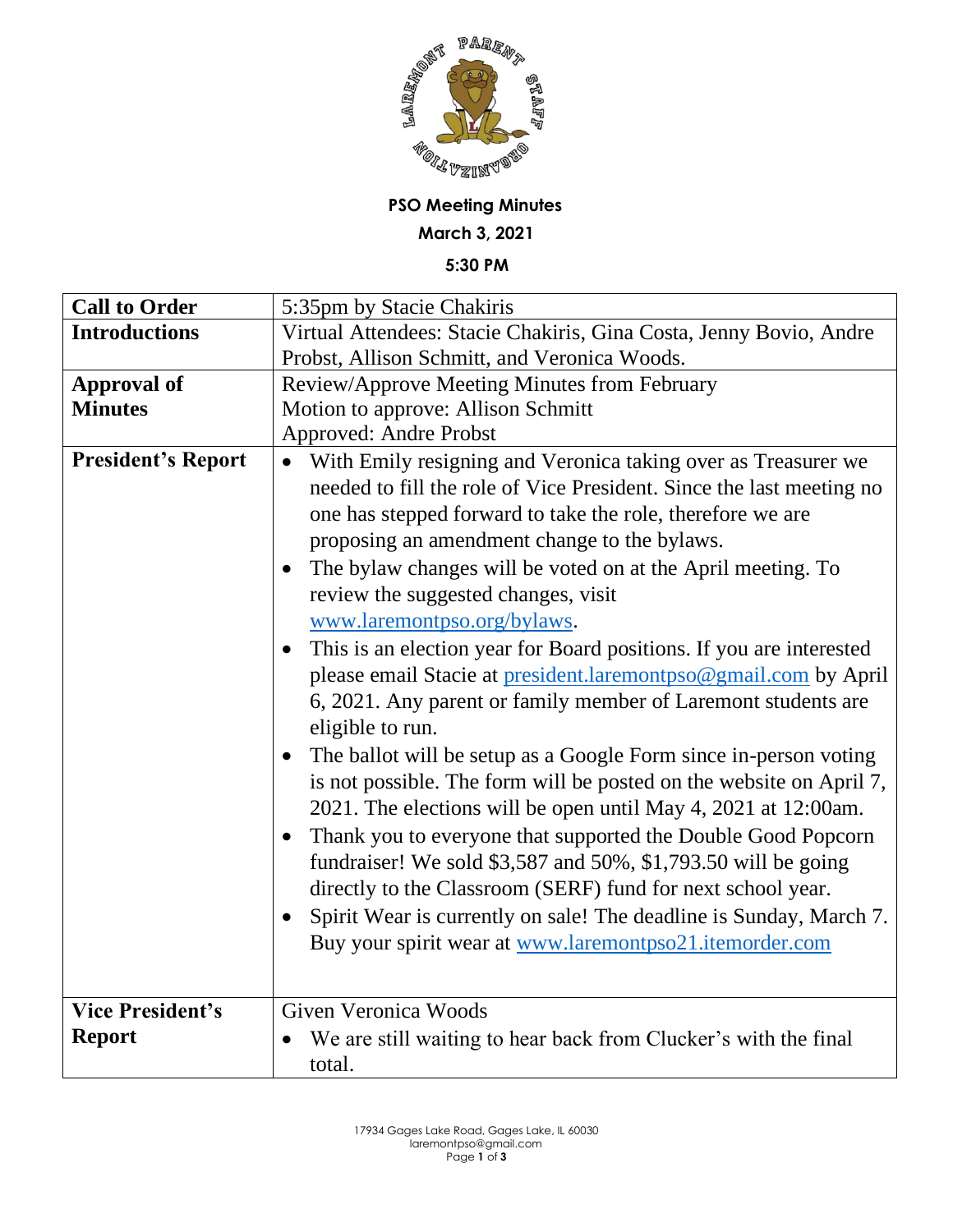

## **PSO Meeting Minutes**

**March 3, 2021**

**5:30 PM**

|                         | Our March restaurant fundraiser will be at Denny's in Waukegan<br>$\bullet$<br>on March 12 from $7:00am - 10:00pm$ .<br>We are hoping to schedule MOD Pizza Gurnee for our April<br>fundraiser.<br>Our May fundraiser is scheduled for Oberweis in Gurnee.                                                                                                                         |
|-------------------------|------------------------------------------------------------------------------------------------------------------------------------------------------------------------------------------------------------------------------------------------------------------------------------------------------------------------------------------------------------------------------------|
| <b>Treasurer Report</b> | Given by Veronica Woods<br>We earned \$40.75 from AmazonSmile.<br>We received \$50 from the George's Gyro fundraiser.<br>$\bullet$<br>Our only expense this month was \$14.99 for Zoom.<br>$\bullet$<br>Allison to confirm if the Box Tops check was deposited.<br>$\bullet$<br>Our ending balance is \$24,602.23                                                                  |
| <b>Secretary Report</b> | Given by Jenny Bovio<br>No update<br>$\bullet$                                                                                                                                                                                                                                                                                                                                     |
| <b>School Report</b>    | Given by Allison Schmitt:<br>Being back in school with the students is great!<br>The Wilderness Dave virtual assembly was cool and the kids<br>liked it.<br>It was announced last week that beginning March 15 hybrid<br>$\bullet$<br>students will be going back 5 days a week. The remote<br>students will stay remote.<br>Staff is getting ready for spring break.<br>$\bullet$ |
| <b>Open Forum</b>       | Stacie Chakiris informed the group that the current total for<br>$\bullet$<br>Box Tops is \$58.30.<br>Box Tops will no longer be accepting the cut-out tabs.<br>Camp Scholarships are now open! Visit<br>$\bullet$<br>www.laremontpso.org/camp-scholarship to fill out the                                                                                                         |